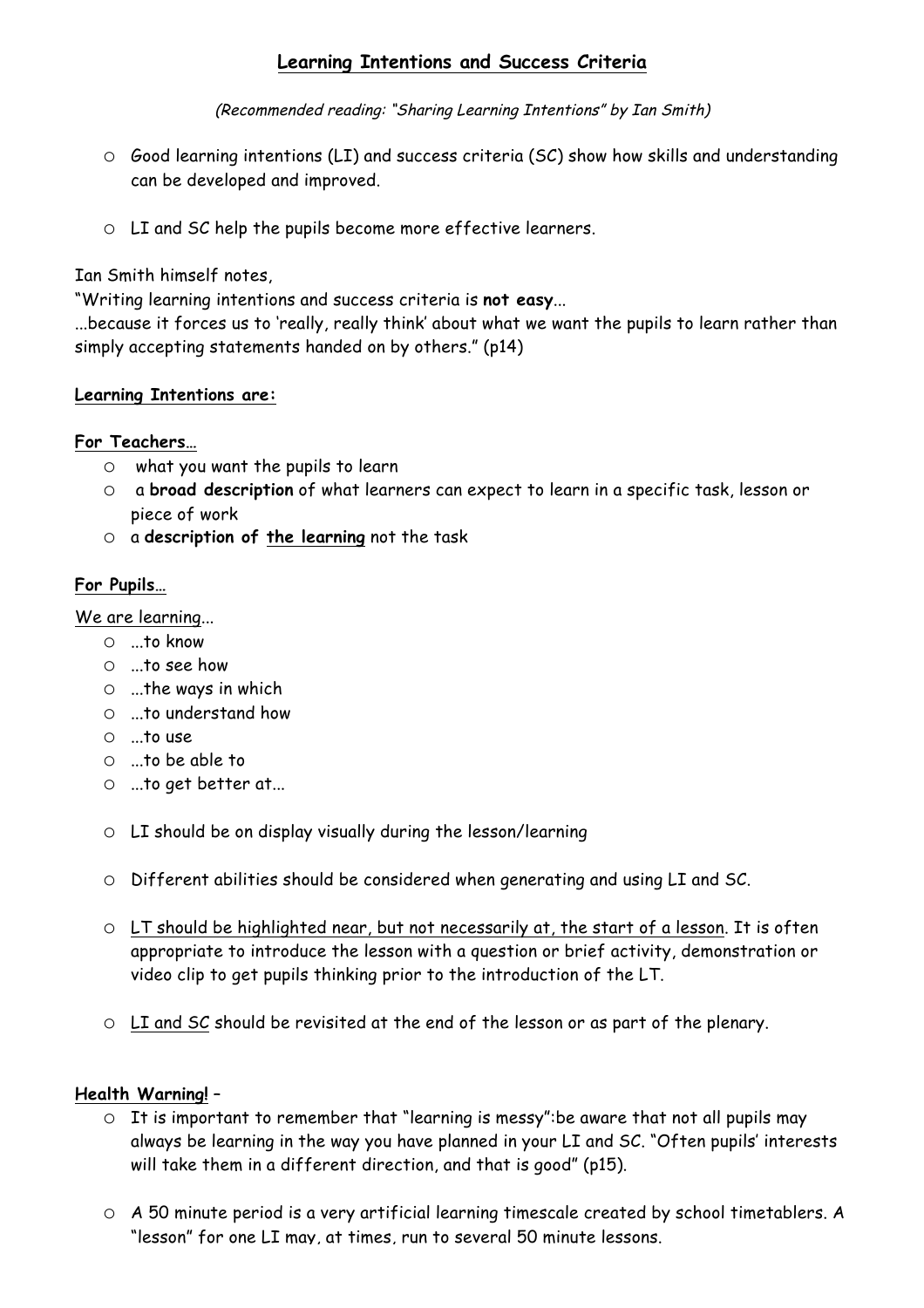**Success criteria are:**

- o how the pupils (and teacher) know to what extent the learning has been achieved.
- o **specific descriptions of what learners can expect to learn**
- o SC' main purpose is to **help pupils to improve** rather than simply to monitor their performance.
- o LTs and SC should be written at the same time so they are as **linked** as possible, (although there is merit in generating SC with pupils by asking them "How will we know if we have achieved this?")
- o Use pupil friendly language
- $\circ$  Avoid just repeating the LI in the SC
- o Avoid giving the answer to a problem in SC.
- o Avoid using words like "state", "know" or "understand" in SC
- o The SC should use words that emphasize knowing, learning, thinking or using skills.
- o SC need to describe strategies used for success.

Idea 30 of "Sharing Learning Intentions" by Ian Smith suggests the following useful stems to help write success criteria to promote higher order thinking.

| describe                         | plan               | classify                 |
|----------------------------------|--------------------|--------------------------|
| $\circ$                          | $\circ$            | $\circ$                  |
| give explanations of             | recognize ways in  | decide                   |
| $\circ$                          | O                  | $\circ$                  |
|                                  | which              |                          |
| give examples of                 | tell the           | discuss                  |
| $\circ$                          | $\circ$            | $\bigcirc$               |
|                                  | difference         |                          |
|                                  | between            |                          |
| identify ways in which           | explain            | present                  |
| $\circ$                          | $\circ$            | $\circ$                  |
|                                  | that/what/how/w    |                          |
|                                  | hy                 |                          |
| use scientific names for         | can suggest        | sort                     |
| $\circ$                          | O                  | $\circ$                  |
| recognize issues of              | make links         | determine the keys       |
| $\circ$                          | $\circ$            | $\circ$                  |
|                                  | between            | points from              |
| show ways of/ways in which       | interpret          | predict that             |
| $\circ$                          | O                  | $\circ$                  |
| identify strategies to           | construct          | use evidence to work out |
| $\circ$                          | ◯                  | $\bigcirc$               |
| recognize the vale of<br>$\circ$ | clarify<br>$\circ$ | $\circ$                  |

**I can...**

o Social skills can be targeted using "looks like", "sounds like" and "feels like" SC (p37)

o What will it look like, sound like and feel like if the group is involved in a good discussion? **Possible success criteria:**

| One person talking at a time  | Body language positive   | People asking questions |
|-------------------------------|--------------------------|-------------------------|
| No interruptions or put-downs | Eye contact with speaker | Talking is "on task"    |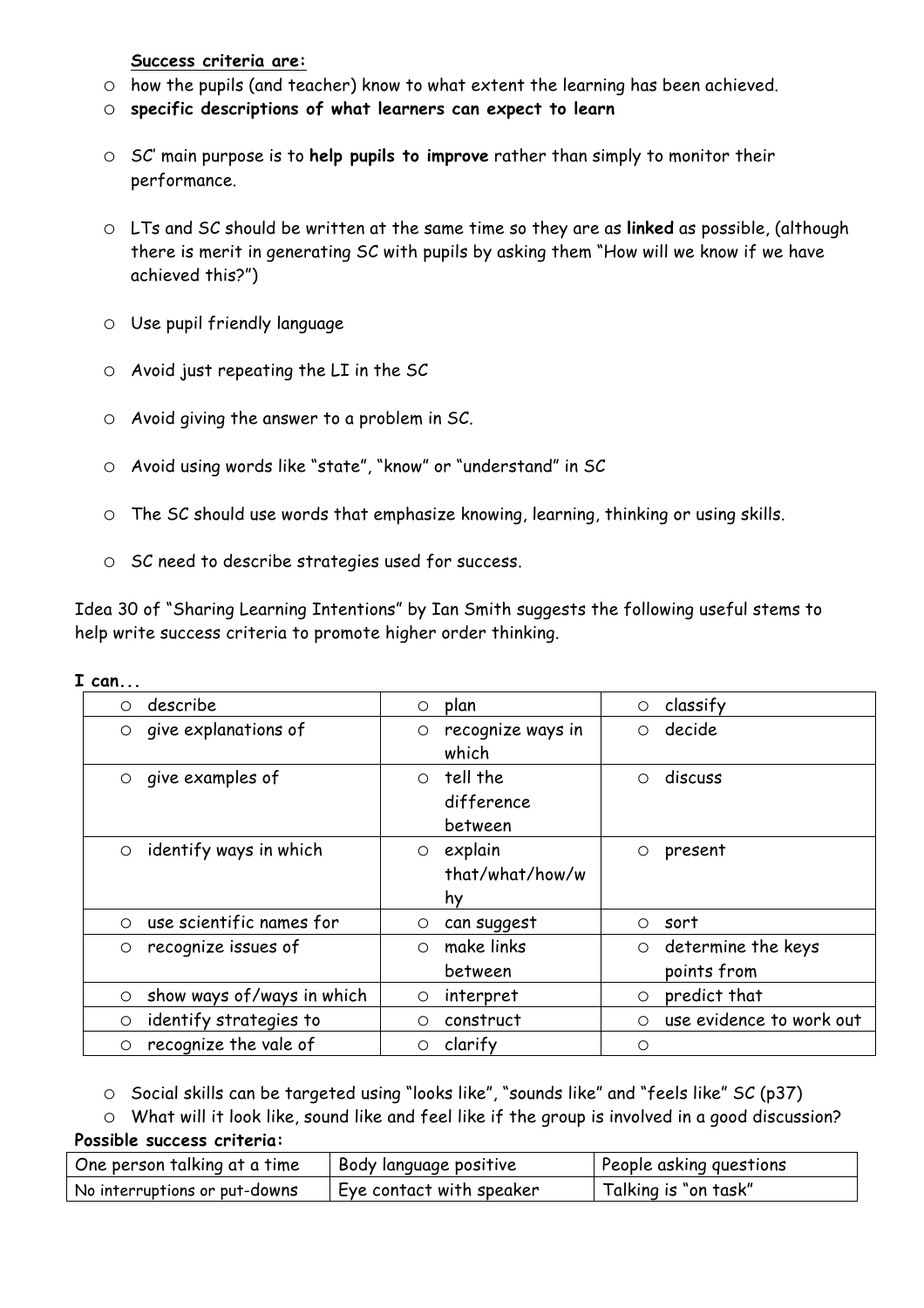| Some Examples of Learning Intentions and Success Criteria from Across the School |                                                                                                                                          |                                                                                                                                                                                                                                                       |  |  |
|----------------------------------------------------------------------------------|------------------------------------------------------------------------------------------------------------------------------------------|-------------------------------------------------------------------------------------------------------------------------------------------------------------------------------------------------------------------------------------------------------|--|--|
| Subject                                                                          | <b>Learning Intention</b>                                                                                                                | Success Criteria                                                                                                                                                                                                                                      |  |  |
| English                                                                          | To identify techniques used in the<br>moving image "The Landlady"<br>To prepare a set of notes and<br>quotations for my discursive essay | I can clearly discuss the techniques used,<br>including: camera angle, sound, props,<br>characters and setting<br>I have taken notes using websites I have                                                                                            |  |  |
|                                                                                  |                                                                                                                                          | researched<br>I have identified appropriate quotations with a<br>note of the sources<br>My notes include information for both sides of<br>the discussion                                                                                              |  |  |
| Maths                                                                            | I will learn to use sine or cosine<br>rules to find a side or angle                                                                      | I will be able to calculate missing sides and<br>angles using sine and cosine rules<br>I will be able to apply sine and cosine rules to<br>practical contexts (bearing)                                                                               |  |  |
|                                                                                  | I will learn to work with<br>percentages                                                                                                 | I will learn to be able to use compound<br>appreciation/depreciation to calculate new<br>values<br>I will be able to calculate the original value<br>knowing the current value (and percentage<br>increase/decrease)                                  |  |  |
| History                                                                          | To broaden our understanding of<br>the causes of World War One                                                                           | I will be able to explain why there was tension<br>between Britain, France and Germany                                                                                                                                                                |  |  |
|                                                                                  | To understand why Russia's<br>problems during the war led to a<br>revolution against the Tsar                                            | I can explain in detail (in sentences and a<br>minimum of three paragraphs) at least two<br>causes of the revolution.                                                                                                                                 |  |  |
| Modern<br>Languages                                                              | Today we will<br>Review opinion phrases and<br>connectives<br>Learn some phrases for<br>$\bullet$<br>giving reasons                      | You can say 2 or 3 sentences about<br>subjects you like and dislike<br>You can use connectives (and, but, also,<br>$\bullet$<br>because) in your answers<br>You can recognise and give at least 5<br>$\bullet$<br>different reasons for your opinions |  |  |
|                                                                                  | Today we will learn to say what we<br>eat and drink for breakfast                                                                        | I can say what I eat and drink for breakfast<br>I can ask others what they eat and drink for<br>breakfast                                                                                                                                             |  |  |